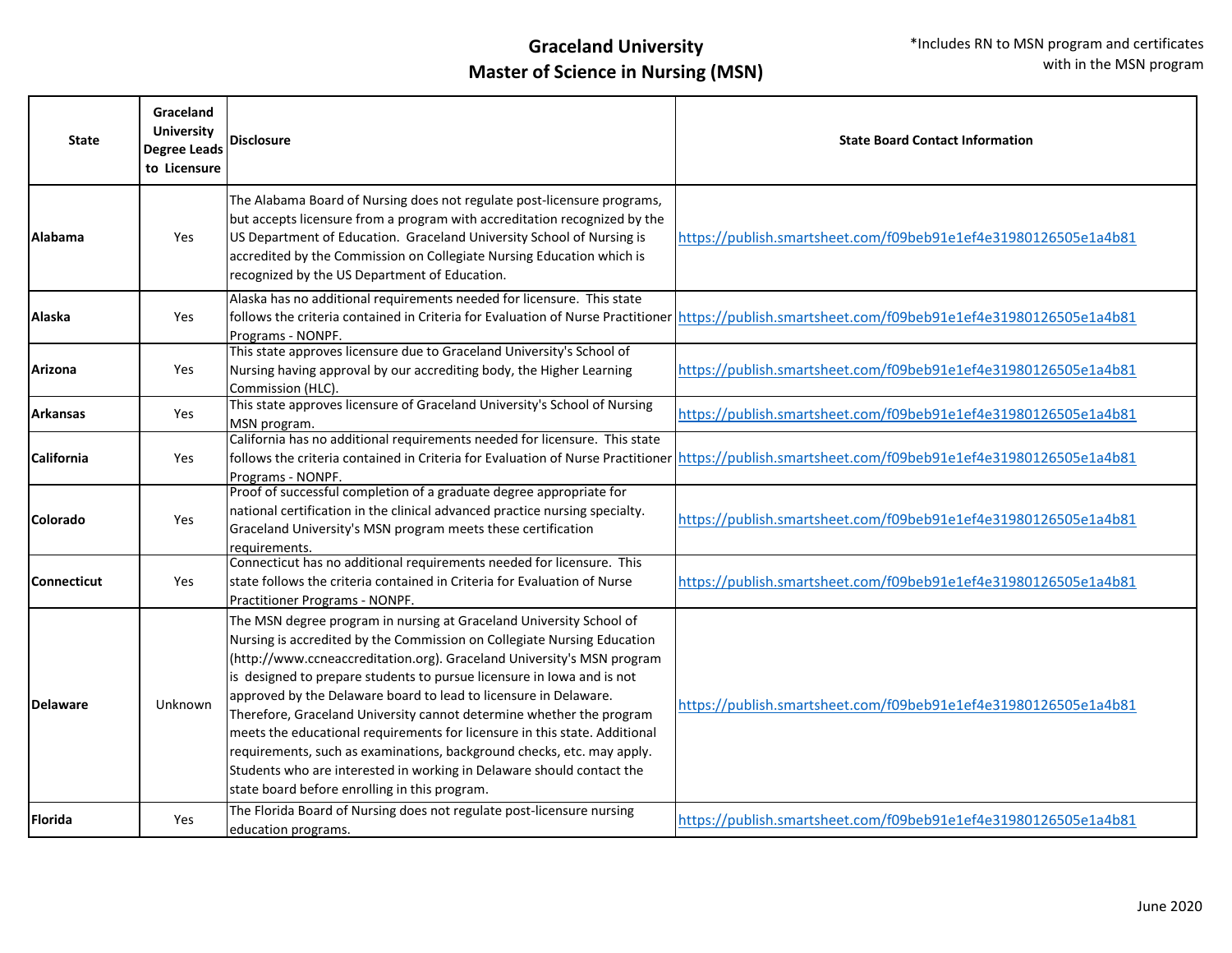| <b>State</b>    | Graceland<br><b>University</b><br>Degree Leads<br>to Licensure | Disclosure                                                                                                                                                                                                                                                                                                                                                   | <b>State Board Contact Information</b>                                                                                                                                                                                                                                                 |
|-----------------|----------------------------------------------------------------|--------------------------------------------------------------------------------------------------------------------------------------------------------------------------------------------------------------------------------------------------------------------------------------------------------------------------------------------------------------|----------------------------------------------------------------------------------------------------------------------------------------------------------------------------------------------------------------------------------------------------------------------------------------|
| Georgia         | Yes                                                            | Out of state nursing education programs that have faculty and student<br>the Georgia Registered Professional Nurse practice act.                                                                                                                                                                                                                             | engaged in learning activities in Georgia practice settings must comply with $\frac{ \text{https:///\text{publish}}.smartsheet.com/ \text{f09beb91e1e} \text{f4e31980126505e1a4b81}}{ \text{https:///\text{publish}}.smartsheet.com/ \text{f09beb91e1e} \text{f4e31980126505e1a4b81}}$ |
| <b>Hawaii</b>   | Yes                                                            | Nothing needed by state. Follow criteria contained in Criteria for<br>Evaluation of Nurse Practitioner Programs - NONPF                                                                                                                                                                                                                                      | https://publish.smartsheet.com/f09beb91e1ef4e31980126505e1a4b81                                                                                                                                                                                                                        |
| <b>Idaho</b>    | Yes                                                            | Idaho does not define additional requirements needed for licensure.                                                                                                                                                                                                                                                                                          | https://publish.smartsheet.com/f09beb91e1ef4e31980126505e1a4b81                                                                                                                                                                                                                        |
| <b>Illinois</b> | Yes                                                            | Proof of successful completion of a graduate degree appropriate for<br>national certification in the clinical advanced practice nursing specialty.<br>Graceland University's MSN program meets these certification<br>requirements.                                                                                                                          | https://publish.smartsheet.com/f09beb91e1ef4e31980126505e1a4b81                                                                                                                                                                                                                        |
| Indiana         | Yes                                                            | The Indiana Board of Nursing does not review or accredit any<br>graduate level nursing programs.                                                                                                                                                                                                                                                             | https://publish.smartsheet.com/f09beb91e1ef4e31980126505e1a4b81                                                                                                                                                                                                                        |
| llowa           | Yes                                                            | Annual Report is required to maintain state approval.                                                                                                                                                                                                                                                                                                        | https://publish.smartsheet.com/f09beb91e1ef4e31980126505e1a4b81                                                                                                                                                                                                                        |
| Kansas          | Yes                                                            | Graceland University's MSN program will lead to licensure in the state of<br>Kansas.                                                                                                                                                                                                                                                                         | https://publish.smartsheet.com/f09beb91e1ef4e31980126505e1a4b81                                                                                                                                                                                                                        |
| Kentucky        | <b>NO</b>                                                      | Graceland University's MSN program will not lead to licensure in the state<br>of Kentucky.                                                                                                                                                                                                                                                                   | https://publish.smartsheet.com/f09beb91e1ef4e31980126505e1a4b81                                                                                                                                                                                                                        |
| Louisiana       | Yes                                                            | Louisiana requires submission of a report to the state's BON for approval<br>every three years. Graceland University's MSN program is approved<br>through 12/14/20.                                                                                                                                                                                          | https://publish.smartsheet.com/f09beb91e1ef4e31980126505e1a4b81                                                                                                                                                                                                                        |
| <b>Maine</b>    | Yes                                                            | Nothing needed by state. Follow criteria contained in Criteria for<br>Evaluation of Nurse Practitioner Programs - NONPF. Proof of successful<br>completion of a graduate degree appropriate for national certification in<br>the clinical advanced practice nursing specialty. Graceland University's<br>MSN program meets these certification requirements. | https://publish.smartsheet.com/f09beb91e1ef4e31980126505e1a4b81                                                                                                                                                                                                                        |
| Maryland        | <b>NO</b>                                                      | Graceland University's MSN program will not lead to licensure in the state<br>of Maryland.                                                                                                                                                                                                                                                                   | https://publish.smartsheet.com/f09beb91e1ef4e31980126505e1a4b81                                                                                                                                                                                                                        |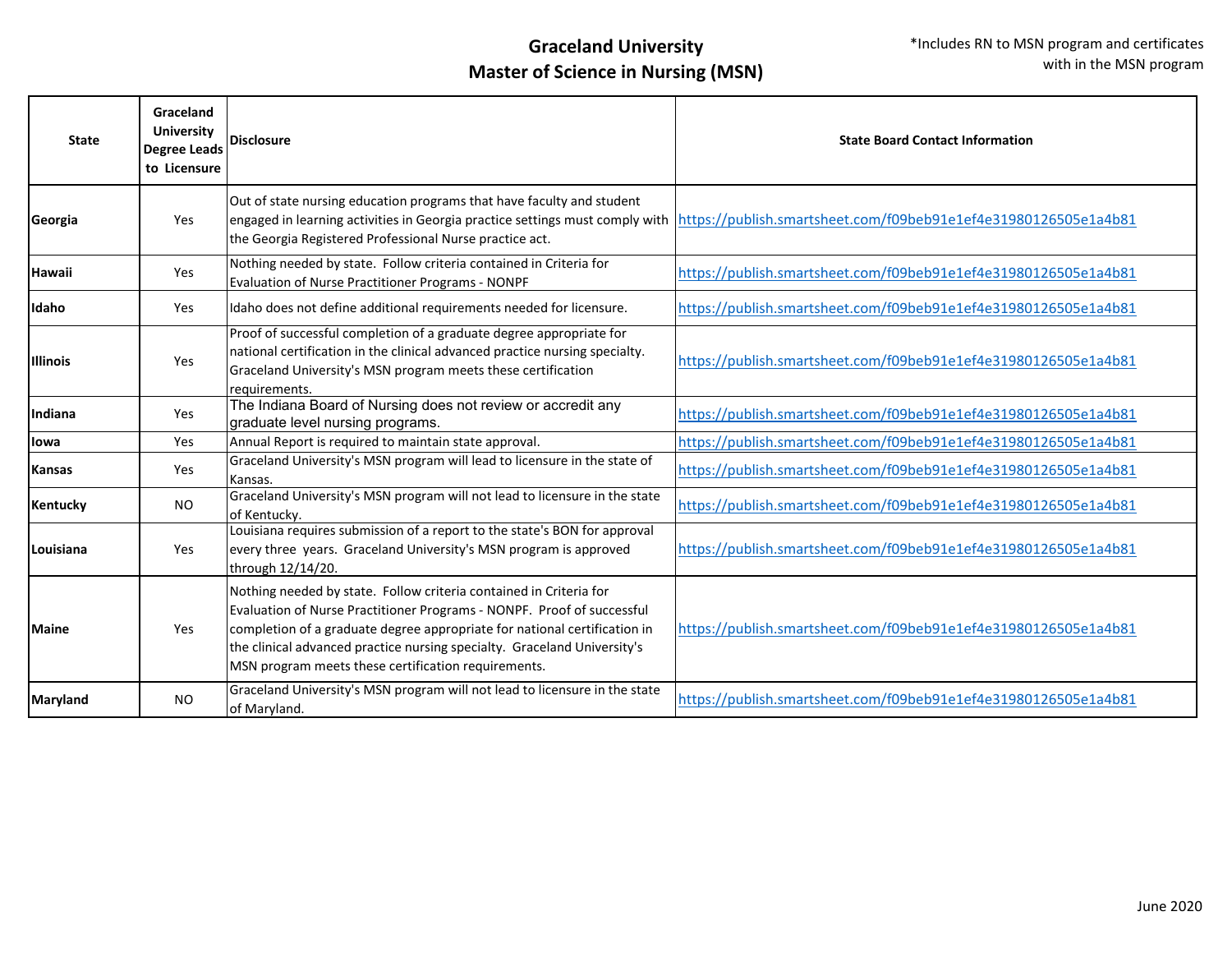| <b>State</b>         | Graceland<br><b>University</b><br><b>Degree Leads</b><br>to Licensure | <b>Disclosure</b>                                                                                                                                                                                                                                                                                                                                                                                                                                                                                                                                                                                                                                                                                                                              | <b>State Board Contact Information</b>                          |
|----------------------|-----------------------------------------------------------------------|------------------------------------------------------------------------------------------------------------------------------------------------------------------------------------------------------------------------------------------------------------------------------------------------------------------------------------------------------------------------------------------------------------------------------------------------------------------------------------------------------------------------------------------------------------------------------------------------------------------------------------------------------------------------------------------------------------------------------------------------|-----------------------------------------------------------------|
| <b>Massachusetts</b> | Unknown                                                               | The MSN degree program in nursing at Graceland University School of<br>Nursing is accredited by the Commission on Collegiate Nursing Education<br>(http://www.ccneaccreditation.org). Graceland University's MSN program<br>is designed to prepare students to pursue licensure in lowa and is not<br>approved by the Massachusetts board to lead to licensure in<br>Massachusetts. Therefore, Graceland University cannot determine whether<br>the program meets the educational requirements for licensure in this state.<br>Additional requirements, such as examinations, background checks, etc.<br>may apply. Students who are interested in working in Massachusets should<br>contact the state board before enrolling in this program. | https://publish.smartsheet.com/f09beb91e1ef4e31980126505e1a4b81 |
| Michigan             | Unknown                                                               | The MSN degree program in nursing at Graceland University School of<br>Nursing is accredited by the Commission on Collegiate Nursing Education<br>(http://www.ccneaccreditation.org). Graceland University's MSN program<br>is designed to prepare students to pursue licensure in lowa and is not<br>approved by the Michigan board to lead to licensure in Michigan.<br>Therefore, Graceland University cannot determine whether the program<br>meets the educational requirements for licensure in this state. Additional<br>requirements, such as examinations, background checks, etc. may apply.<br>Students who are interested in working in Michigan should contact the<br>state board before enrolling in this program.               | https://publish.smartsheet.com/f09beb91e1ef4e31980126505e1a4b81 |
| <b>Minnesota</b>     | Yes                                                                   | The Minnesota Board of Nursing, does not require approval because<br>Graceland University's MSN program is has lowa Board of Nursing approval.                                                                                                                                                                                                                                                                                                                                                                                                                                                                                                                                                                                                 | https://publish.smartsheet.com/f09beb91e1ef4e31980126505e1a4b81 |
| <b>Mississippi</b>   | Yes                                                                   | Nothing needed by state. Follow criteria contained in Criteria for<br>Evaluation of Nurse Practitioner Programs - NONPF. Proof of successful<br>completion of a graduate degree appropriate for national certification in<br>the clinical advanced practice nursing specialty. Graceland University's<br>MSN program meets these certification requirements.                                                                                                                                                                                                                                                                                                                                                                                   | https://publish.smartsheet.com/f09beb91e1ef4e31980126505e1a4b81 |
| <b>Missouri</b>      | Yes                                                                   | Missouri's Board of Nursing required an Annual Report for licensure from<br>lowa to be recognized. Graceland University's MSN program maintains an<br>annual report to this state.                                                                                                                                                                                                                                                                                                                                                                                                                                                                                                                                                             | https://publish.smartsheet.com/f09beb91e1ef4e31980126505e1a4b81 |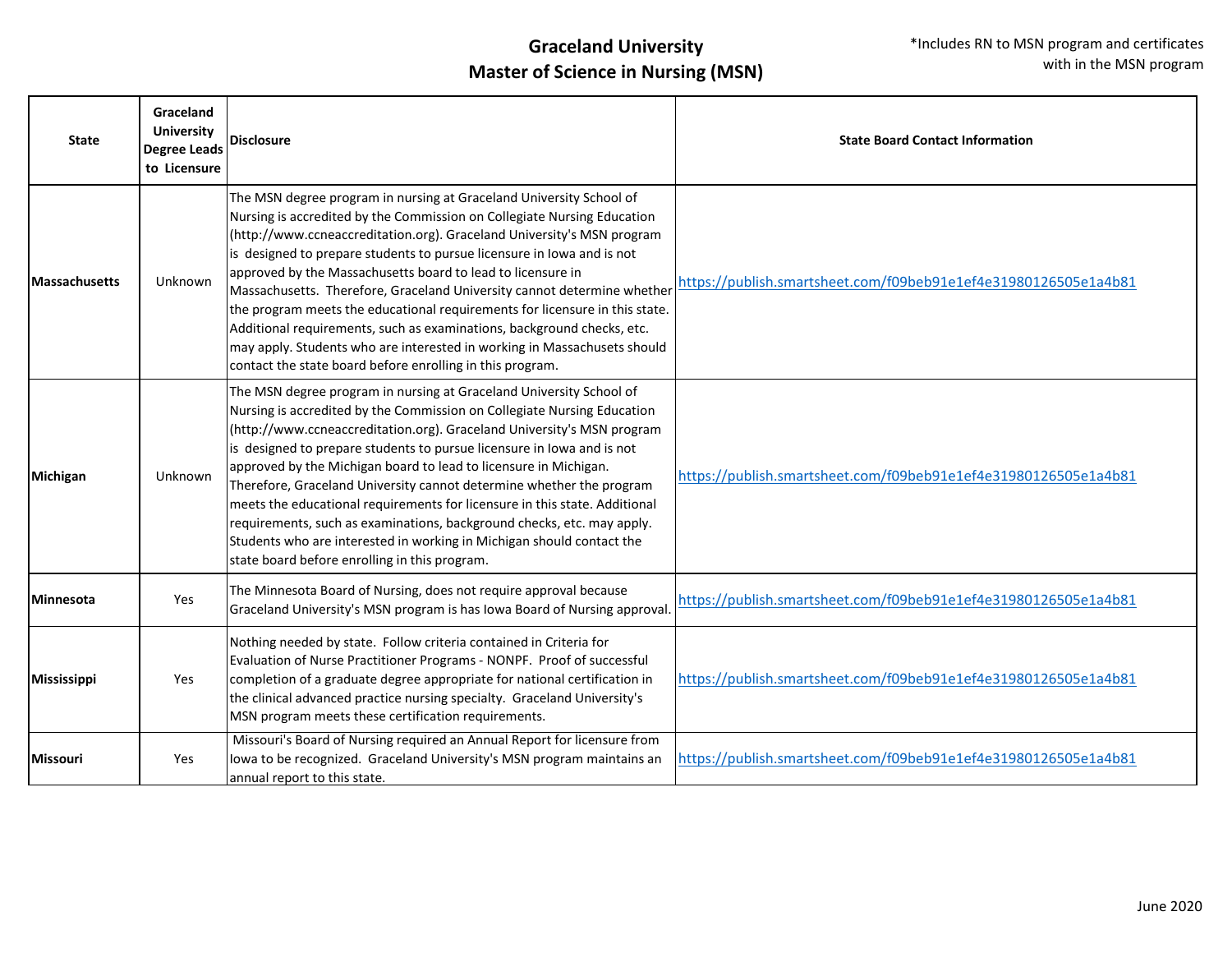| <b>State</b>         | Graceland<br><b>University</b><br><b>Degree Leads</b><br>to Licensure | <b>Disclosure</b>                                                                                                                                                                                                                                                                                                                                                                                                                                                                                                                                                                                                                                                                                                             | <b>State Board Contact Information</b>                          |
|----------------------|-----------------------------------------------------------------------|-------------------------------------------------------------------------------------------------------------------------------------------------------------------------------------------------------------------------------------------------------------------------------------------------------------------------------------------------------------------------------------------------------------------------------------------------------------------------------------------------------------------------------------------------------------------------------------------------------------------------------------------------------------------------------------------------------------------------------|-----------------------------------------------------------------|
| <b>Montana</b>       | Unknown                                                               | The MSN degree program in nursing at Graceland University School of<br>Nursing is accredited by the Commission on Collegiate Nursing Education<br>(http://www.ccneaccreditation.org). Graceland University's MSN program<br>is designed to prepare students to pursue licensure in lowa and is not<br>approved by the Montana board to lead to licensure in Montana.<br>Therefore, Graceland University cannot determine whether the program<br>meets the educational requirements for licensure in this state. Additional<br>requirements, such as examinations, background checks, etc. may apply.<br>Students who are interested in working in Montana should contact the<br>state board before enrolling in this program. | https://publish.smartsheet.com/f09beb91e1ef4e31980126505e1a4b81 |
| <b>Nebraska</b>      | Yes                                                                   | Nothing needed by state. Follow criteria contained in Criteria for<br>Evaluation of Nurse Practitioner Programs - NONPF. Proof of successful<br>completion of a graduate degree appropriate for national certification in<br>the clinical advanced practice nursing specialty. Graceland University's<br>MSN program meets these certification requirements.                                                                                                                                                                                                                                                                                                                                                                  | https://publish.smartsheet.com/f09beb91e1ef4e31980126505e1a4b81 |
| Nevada               | Unknown                                                               | The MSN degree program in nursing at Graceland University School of<br>Nursing is accredited by the Commission on Collegiate Nursing Education<br>(http://www.ccneaccreditation.org). Graceland University's MSN program<br>is designed to prepare students to pursue licensure in lowa and is not<br>approved by the Nevada board to lead to licensure in Nevada. Therefore,<br>Graceland University cannot determine whether the program meets the<br>educational requirements for licensure in this state. Additional<br>requirements, such as examinations, background checks, etc. may apply.<br>Students who are interested in working in Nevada should contact the state<br>board before enrolling in this program.    | https://publish.smartsheet.com/f09beb91e1ef4e31980126505e1a4b81 |
| <b>New Hampshire</b> | Yes                                                                   | Nothing needed by state. Follow criteria contained in Criteria for<br>Evaluation of Nurse Practitioner Programs - NONPF. Proof of successful<br>completion of a graduate degree appropriate for national certification in<br>the clinical advanced practice nursing specialty. Graceland University's MSN<br>program meets these certification requirements.                                                                                                                                                                                                                                                                                                                                                                  | https://publish.smartsheet.com/f09beb91e1ef4e31980126505e1a4b81 |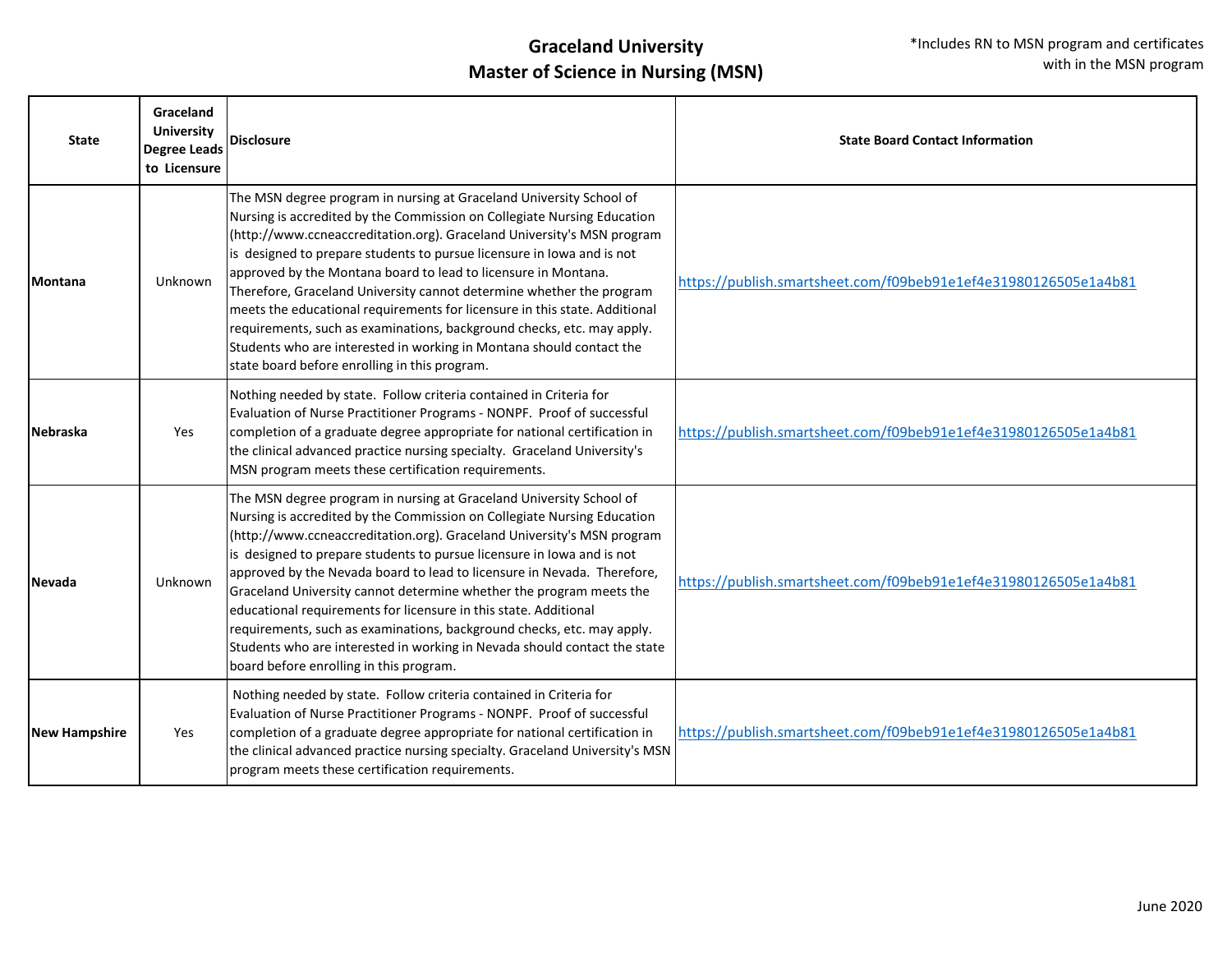| <b>State</b>          | Graceland<br><b>University</b><br><b>Degree Leads</b><br>to Licensure | Disclosure                                                                                                                                                                                                                                                                                                                                                                                                                                                                                                                                                                                                                                                                                                                             | <b>State Board Contact Information</b>                                                                                                        |
|-----------------------|-----------------------------------------------------------------------|----------------------------------------------------------------------------------------------------------------------------------------------------------------------------------------------------------------------------------------------------------------------------------------------------------------------------------------------------------------------------------------------------------------------------------------------------------------------------------------------------------------------------------------------------------------------------------------------------------------------------------------------------------------------------------------------------------------------------------------|-----------------------------------------------------------------------------------------------------------------------------------------------|
| <b>New Jersey</b>     | Unknown                                                               | The MSN degree program in nursing at Graceland University School of<br>Nursing is accredited by the Commission on Collegiate Nursing Education<br>(http://www.ccneaccreditation.org). Graceland University's MSN program<br>is designed to prepare students to pursue licensure in lowa and is not<br>approved by the New Jersey board to lead to licensure in New Jersey.<br>Therefore, Graceland University cannot determine whether the program<br>meets the educational requirements for licensure in this state. Additional<br>requirements, such as examinations, background checks, etc. may apply.<br>Students who are interested in working in New Jersey should contact the<br>state board before enrolling in this program. | https://publish.smartsheet.com/f09beb91e1ef4e31980126505e1a4b81                                                                               |
| <b>New Mexico</b>     | Unknown                                                               | The MSN degree program in nursing at Graceland University School of<br>Nursing is accredited by the Commission on Collegiate Nursing Education<br>(http://www.ccneaccreditation.org). Graceland University's MSN program<br>is designed to prepare students to pursue licensure in lowa and is not<br>approved by the New Mexico board to lead to licensure in New Mexico.<br>Therefore, Graceland University cannot determine whether the program<br>meets the educational requirements for licensure in this state. Additional<br>requirements, such as examinations, background checks, etc. may apply.<br>Students who are interested in working in New Mexico should contact the<br>state board before enrolling in this program. | https://publish.smartsheet.com/f09beb91e1ef4e31980126505e1a4b81                                                                               |
| <b>New York</b>       | <b>NO</b>                                                             | Graceland University's MSN program will not lead to licensure in the state<br>of New York.                                                                                                                                                                                                                                                                                                                                                                                                                                                                                                                                                                                                                                             | https://publish.smartsheet.com/f09beb91e1ef4e31980126505e1a4b81                                                                               |
| <b>North Carolina</b> | NO.                                                                   | The North Carolina Board of Nursing does not approve/accredit nursing<br>state online programs programs/correspondence courses.                                                                                                                                                                                                                                                                                                                                                                                                                                                                                                                                                                                                        | education programs which are outside of their jurisdiction, including out-of- https://publish.smartsheet.com/f09beb91e1ef4e31980126505e1a4b81 |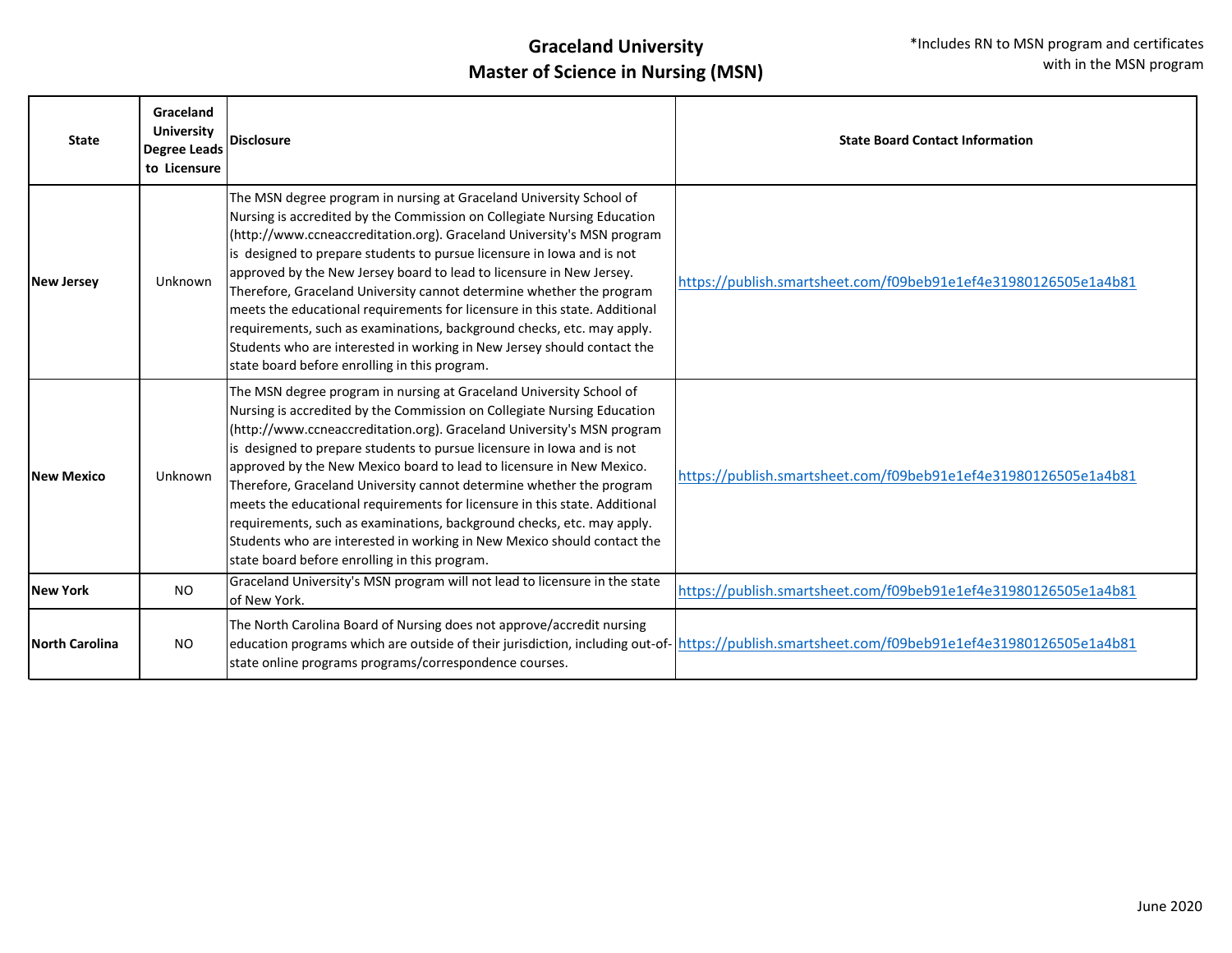| <b>State</b>        | Graceland<br><b>University</b><br><b>Degree Leads</b><br>to Licensure | <b>Disclosure</b>                                                                                                                                                                                                                                                                                                                                                                                                                                                                                                                                                                                                                                                                                                                            | <b>State Board Contact Information</b>                          |
|---------------------|-----------------------------------------------------------------------|----------------------------------------------------------------------------------------------------------------------------------------------------------------------------------------------------------------------------------------------------------------------------------------------------------------------------------------------------------------------------------------------------------------------------------------------------------------------------------------------------------------------------------------------------------------------------------------------------------------------------------------------------------------------------------------------------------------------------------------------|-----------------------------------------------------------------|
| <b>North Dakota</b> | Unknown                                                               | The MSN degree program in nursing at Graceland University School of<br>Nursing is accredited by the Commission on Collegiate Nursing Education<br>(http://www.ccneaccreditation.org). Graceland University's MSN program<br>is designed to prepare students to pursue licensure in lowa and is not<br>approved by the North Dakota board to lead to licensure in North Dakota.<br>Therefore, Graceland University cannot determine whether the program<br>meets the educational requirements for licensure in this state. Additional<br>requirements, such as examinations, background checks, etc. may apply.<br>Students who are interested in working in North Dakota should contact the<br>state board before enrolling in this program. | https://publish.smartsheet.com/f09beb91e1ef4e31980126505e1a4b81 |
| <b>Ohio</b>         | Unknown                                                               | The MSN degree program in nursing at Graceland University School of<br>Nursing is accredited by the Commission on Collegiate Nursing Education<br>(http://www.ccneaccreditation.org). Graceland University's MSN program<br>is designed to prepare students to pursue licensure in lowa and is not<br>approved by the Ohio board to lead to licensure in Ohio. Therefore,<br>Graceland University cannot determine whether the program meets the<br>educational requirements for licensure in this state. Additional<br>requirements, such as examinations, background checks, etc. may apply.<br>Students who are interested in working in Ohio should contact the state<br>board before enrolling in this program.                         | https://publish.smartsheet.com/f09beb91e1ef4e31980126505e1a4b81 |
| Oklahoma            | Yes                                                                   | Nothing needed by state. Follow criteria contained in Criteria for<br>Evaluation of Nurse Practitioner Programs - NONPF. Proof of successful<br>completion of a graduate degree appropriate for national certification in<br>the clinical advanced practice nursing specialty. raceland University's MSN<br>program meets these certification requirements.                                                                                                                                                                                                                                                                                                                                                                                  | https://publish.smartsheet.com/f09beb91e1ef4e31980126505e1a4b81 |
| Oregon              | Yes                                                                   | The Oregon Board of Nursing does not require any additional reporting.                                                                                                                                                                                                                                                                                                                                                                                                                                                                                                                                                                                                                                                                       | https://publish.smartsheet.com/f09beb91e1ef4e31980126505e1a4b81 |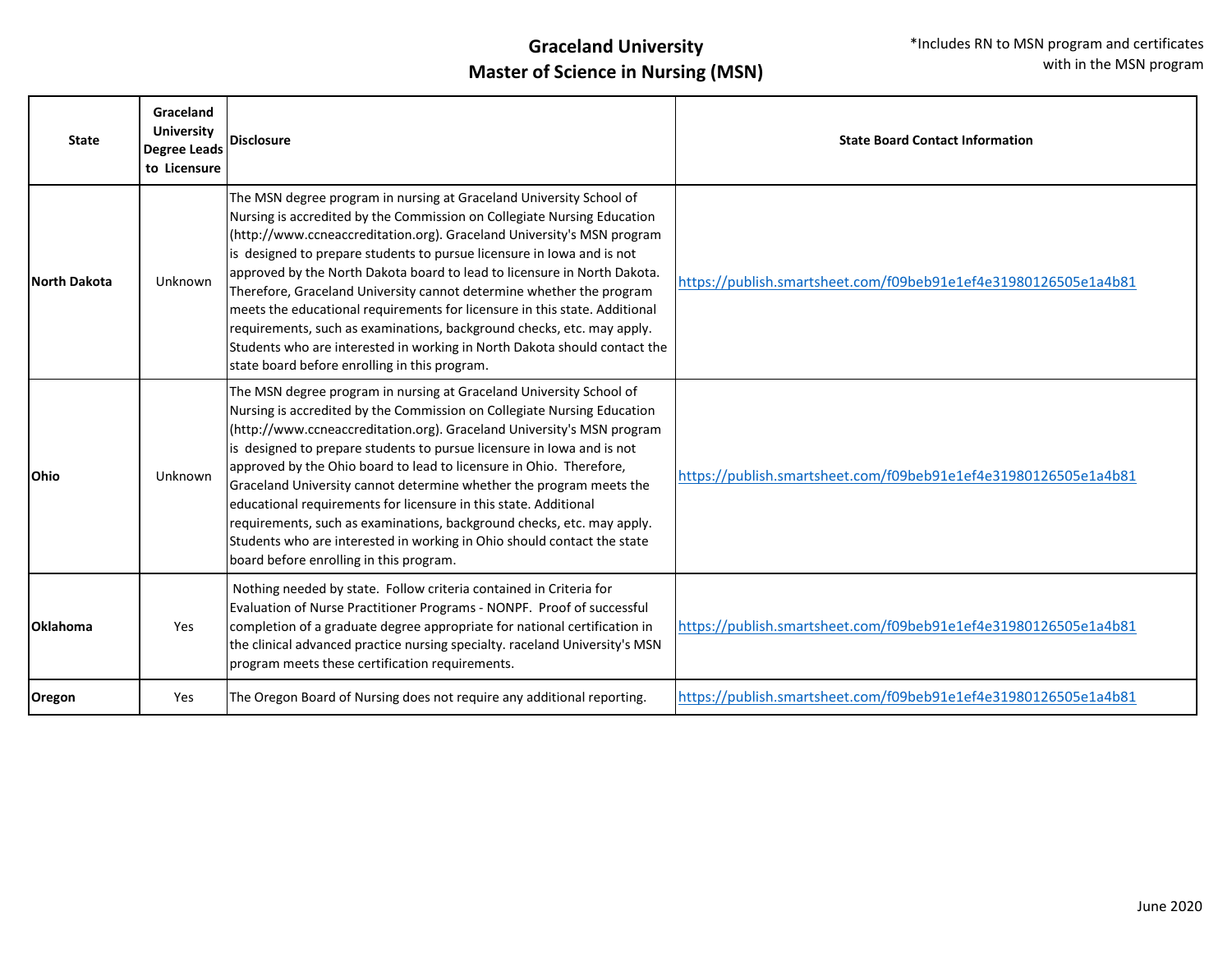| <b>State</b>          | Graceland<br><b>University</b><br><b>Degree Leads</b><br>to Licensure | <b>Disclosure</b>                                                                                                                                                                                                                                                                                                                                                                                                                                                                                                                                                                                                                                                                                                                            | <b>State Board Contact Information</b>                          |
|-----------------------|-----------------------------------------------------------------------|----------------------------------------------------------------------------------------------------------------------------------------------------------------------------------------------------------------------------------------------------------------------------------------------------------------------------------------------------------------------------------------------------------------------------------------------------------------------------------------------------------------------------------------------------------------------------------------------------------------------------------------------------------------------------------------------------------------------------------------------|-----------------------------------------------------------------|
| Pennsylvania          | Unknown                                                               | The MSN degree program in nursing at Graceland University School of<br>Nursing is accredited by the Commission on Collegiate Nursing Education<br>(http://www.ccneaccreditation.org). Graceland University's MSN program<br>is designed to prepare students to pursue licensure in lowa and is not<br>approved by the Pennsylvania board to lead to licensure in Pennsylvania.<br>Therefore, Graceland University cannot determine whether the program<br>meets the educational requirements for licensure in this state. Additional<br>requirements, such as examinations, background checks, etc. may apply.<br>Students who are interested in working in Pennsylvania should contact the<br>state board before enrolling in this program. | https://publish.smartsheet.com/f09beb91e1ef4e31980126505e1a4b81 |
| Rhode Island          | Yes                                                                   | Nothing needed by state. Follow criteria contained in Criteria for<br>Evaluation of Nurse Practitioner Programs - NONPF. Proof of successful<br>completion of a graduate degree appropriate for national certification in<br>the clinical advanced practice nursing specialty. raceland University's MSN<br>program meets these certification requirements.                                                                                                                                                                                                                                                                                                                                                                                  | https://publish.smartsheet.com/f09beb91e1ef4e31980126505e1a4b81 |
| <b>South Carolina</b> | Yes                                                                   | Nothing needed by state. Follow criteria contained in Criteria for<br>Evaluation of Nurse Practitioner Programs - NONPF. Proof of successful<br>completion of a graduate degree appropriate for n. ational certification in<br>the clinical advanced practice nursing specialty. raceland University's MSN<br>program meets these certification requirements.                                                                                                                                                                                                                                                                                                                                                                                | https://publish.smartsheet.com/f09beb91e1ef4e31980126505e1a4b81 |
| <b>South Dakota</b>   | Unknown                                                               | The MSN degree program in nursing at Graceland University School of<br>Nursing is accredited by the Commission on Collegiate Nursing Education<br>(http://www.ccneaccreditation.org). Graceland University's MSN program<br>is designed to prepare students to pursue licensure in lowa and is not<br>approved by the South Dakota board to lead to licensure in South Dakota.<br>Therefore, Graceland University cannot determine whether the program<br>meets the educational requirements for licensure in this state. Additional<br>requirements, such as examinations, background checks, etc. may apply.<br>Students who are interested in working in South Dakota should contact the<br>state board before enrolling in this program. | https://publish.smartsheet.com/f09beb91e1ef4e31980126505e1a4b81 |
| <b>Tennessee</b>      | NO.                                                                   | Graceland University's MSN program will not lead to licensure in the state<br>of Tennessee.                                                                                                                                                                                                                                                                                                                                                                                                                                                                                                                                                                                                                                                  | https://publish.smartsheet.com/f09beb91e1ef4e31980126505e1a4b81 |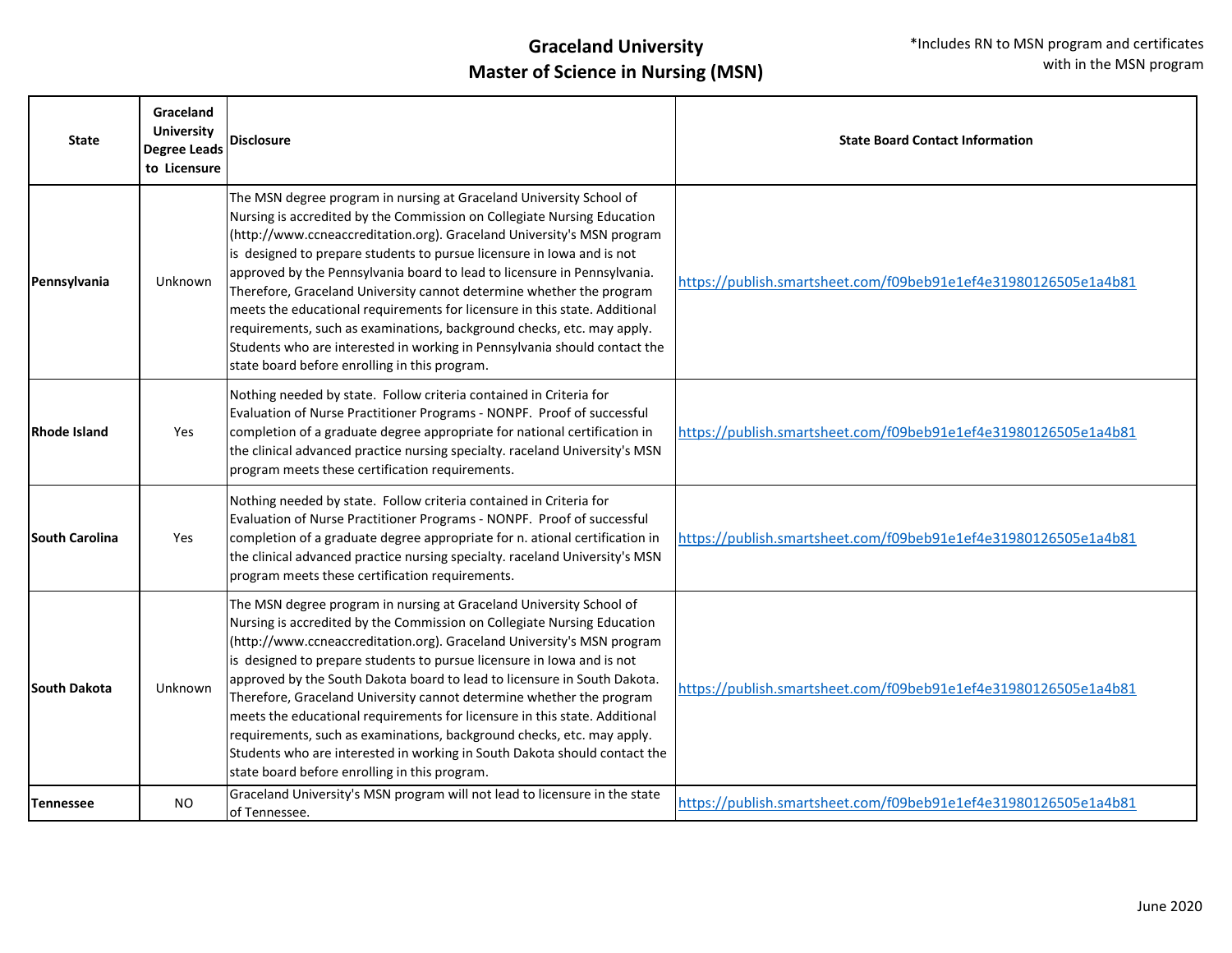| <b>State</b>         | Graceland<br><b>University</b><br><b>Degree Leads</b><br>to Licensure | <b>Disclosure</b>                                                                                                                                                                                                                                                                                                                                                                                                                                                                                                                                                                                                                                                                                                                               | <b>State Board Contact Information</b>                          |
|----------------------|-----------------------------------------------------------------------|-------------------------------------------------------------------------------------------------------------------------------------------------------------------------------------------------------------------------------------------------------------------------------------------------------------------------------------------------------------------------------------------------------------------------------------------------------------------------------------------------------------------------------------------------------------------------------------------------------------------------------------------------------------------------------------------------------------------------------------------------|-----------------------------------------------------------------|
| Texas                | Yes                                                                   | Texas Higher Education Coordinating Board 3-21-2014 - Exemption is based<br>on Graceland University's accreditation with Higher Learning Commission<br>(HLC). Nursing education programs that hold national nursing<br>accreditation and are exempt from Board rules requiring BON approval of<br>sites/campuses. Programs holding nursing accreditation are accountable to<br>the accreditation standards and criteria.                                                                                                                                                                                                                                                                                                                        | https://publish.smartsheet.com/f09beb91e1ef4e31980126505e1a4b81 |
| <b>Utah</b>          | Yes                                                                   | Graceland University's MSN program will lead to licensure in the state of<br>Utah.                                                                                                                                                                                                                                                                                                                                                                                                                                                                                                                                                                                                                                                              | https://publish.smartsheet.com/f09beb91e1ef4e31980126505e1a4b81 |
| <b>Vermont</b>       | Unknown                                                               | The MSN degree program in nursing at Graceland University School of<br>Nursing is accredited by the Commission on Collegiate Nursing Education<br>(http://www.ccneaccreditation.org). Graceland University's MSN program<br>is designed to prepare students to pursue licensure in lowa and is not<br>approved by the Vermont board to lead to licensure in Vermont.<br>Therefore, Graceland University cannot determine whether the program<br>meets the educational requirements for licensure in this state. Additional<br>requirements, such as examinations, background checks, etc. may apply.<br>Students who are interested in working in Vermont should contact the state<br>board before enrolling in this program.                   | https://publish.smartsheet.com/f09beb91e1ef4e31980126505e1a4b81 |
| <b>Virginia</b>      | Yes                                                                   | Virginia Board of Nursing does not regulate post-licensure programs.                                                                                                                                                                                                                                                                                                                                                                                                                                                                                                                                                                                                                                                                            |                                                                 |
| Washington           | Yes                                                                   | Graceland University's MSN program will lead to licensure in the state of<br>Washington.                                                                                                                                                                                                                                                                                                                                                                                                                                                                                                                                                                                                                                                        | https://publish.smartsheet.com/f09beb91e1ef4e31980126505e1a4b81 |
| <b>West Virginia</b> | Unknown                                                               | The MSN degree program in nursing at Graceland University School of<br>Nursing is accredited by the Commission on Collegiate Nursing Education<br>(http://www.ccneaccreditation.org). Graceland University's MSN program<br>is designed to prepare students to pursue licensure in lowa and is not<br>approved by the West Virginia board to lead to licensure in West Virginia.<br>Therefore, Graceland University cannot determine whether the program<br>meets the educational requirements for licensure in this state. Additional<br>requirements, such as examinations, background checks, etc. may apply.<br>Students who are interested in working in West Virginia should contact the<br>state board before enrolling in this program. | https://publish.smartsheet.com/f09beb91e1ef4e31980126505e1a4b81 |